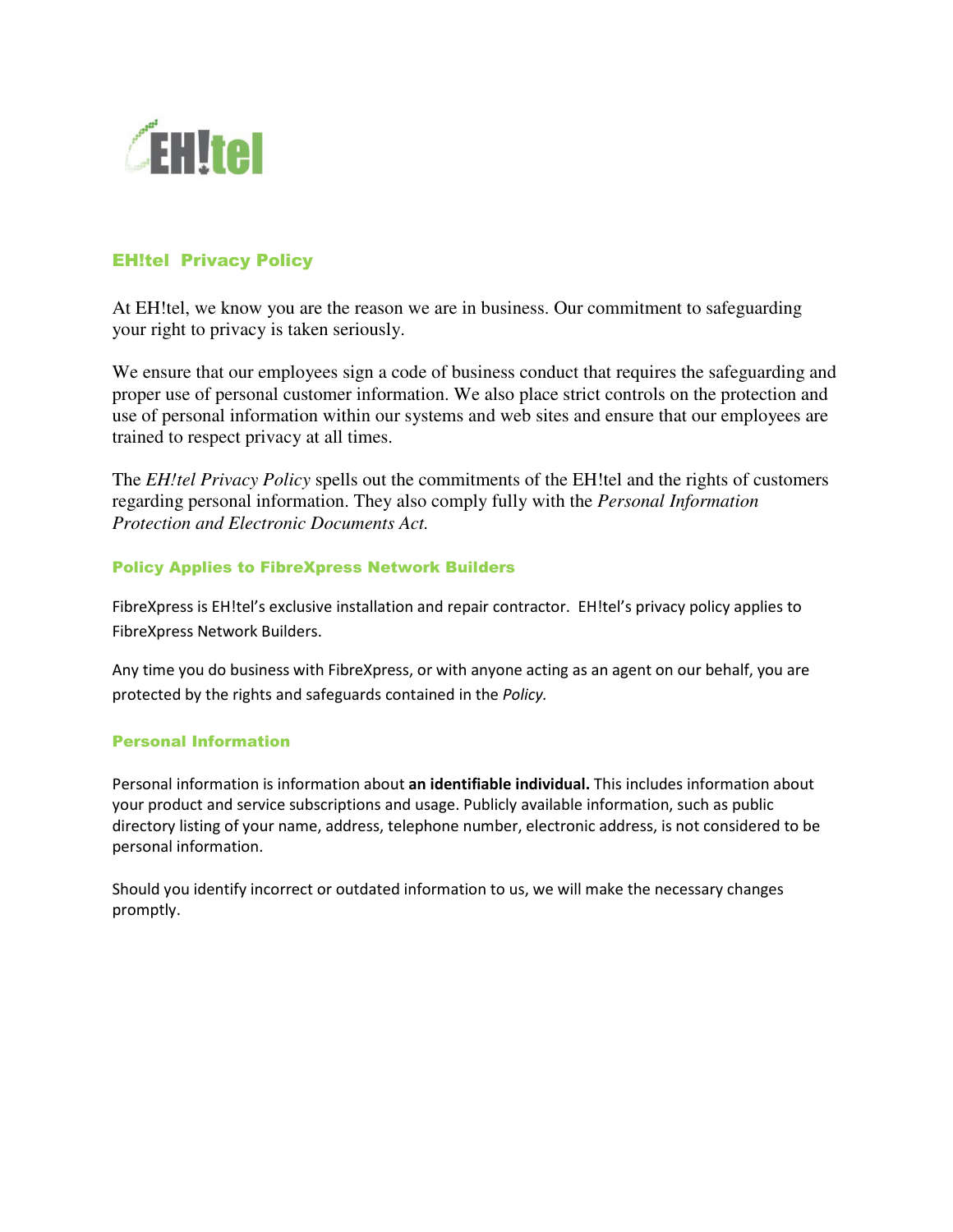## Collecting Information Helps Us Serve You Better

EH!tel collects personal information only for the following purposes:

- To establish and maintain responsible commercial relations with you and provide you with ongoing service;
- To understand your needs and eligibility for products & services;
- To recommend particular products & services to meet your needs;
- To develop, enhance, market or provide products and services;
- To manage and develop EH!tel's business and operations, including personnel and employment matters; and
- To meet legal and regulatory requirements.

Your personal information *will not be used for any other purpose* without your consent.

## Other Parties with Whom the EH!tel Companies May Share Personal Information

While our policy is not to provide personal information to any party outside of EH!tel companies, there are certain limited circumstances, outlined below, in which it is necessary to do so. When we do provide personal information to third parties, we provide only that information that is required in the circumstances. Information provided to third parties is used only for the purpose stipulated and is subject to strict terms of confidentiality. Employees of the companies to whom we may provide information must adhere to our privacy standards. Third parties include:

- *An agent acting on behalf of EH!tel,* such as a company hired to perform Customer billing, installation and maintenance on our behalf;
- *Another communications service provider,* in order to offer efficient and effective communications services (e.g., to provide wireless service in another company's coverage area);
- *A collection agency,* for the express purpose of the collection of past due bills;
- *Law enforcement agencies,* in emergencies, for internal security matters, or where required by court order or search warrant; and
- *Emergency service,* in emergency situations.

## The EH!tel commitment to privacy

We take all the necessary precautions to ensure the safeguarding of your information, whether it is stored electronically or in paper format. In all cases, information is retained in secure facilities, protected from unauthorized access and kept only as long as reasonably required. For example, our electronic files are backed up for redundancy, password protected and accessible only by authorized employees, on a need-to-know basis.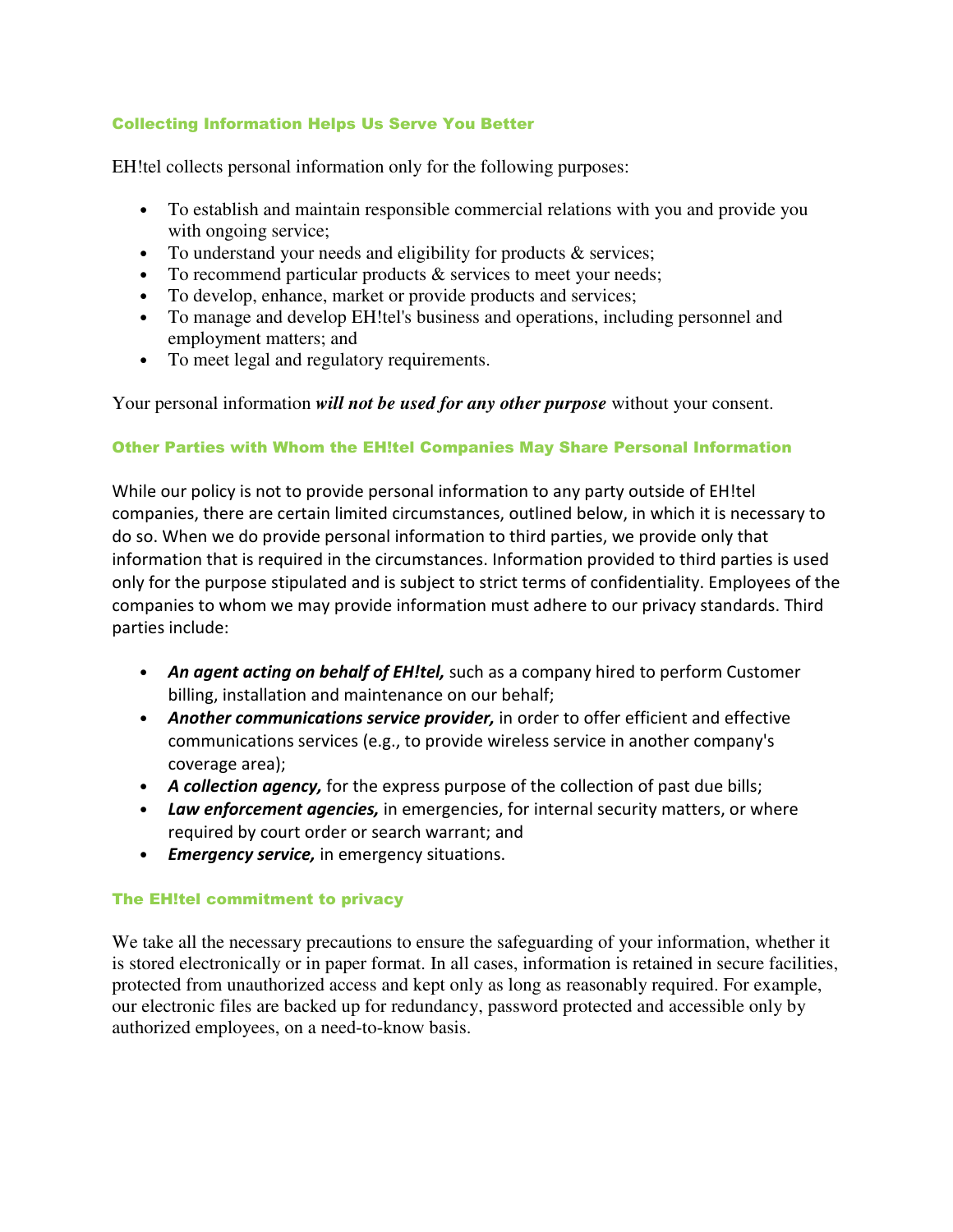#### Use of "Cookies"

During user interaction with one of our Internet sites, we may use a browser feature called a "cookie" to collect information anonymously and track user patterns on our web sites. A cookie is a small text file containing a unique identification number that identifies your browser—but not you—to our computers each time you visit one of our sites that uses cookies. Cookies tell us which pages of our sites are visited and by how many people. This helps us to enhance the on-line experience of visitors to our sites.

Unless you specifically advise us, we will not know who you are, even though we may assign your computer a cookie. We cannot use cookies, by themselves, to disclose the individual identity of any site user, and we never combine information gathered by a cookie with personally identifiable information like your name, telephone number, or even your email address without your consent.

You will find that most major web sites use cookies and most major browsers are set up to accept them. If you wish, you can resent your browser either to notify you when you have received a cookie, or to refuse to accept cookies. You do not need cookies to visit EH!tel sites. However, if you refuse to accept cookies, you may not be able to use some of the features available on our sites such as personalization features.

### Questions or Concerns

If you have questions or concerns about your privacy, you can contact us through the EH!tel company or call us at the number shown on your bill. Our customer service representatives will assist you in resolving the situation.

### EH!tel Privacy Office

If you still have unresolved concerns with respect to the treatment of your personal information by one of the EH!tel companies, you may address these concerns, in writing, to the EH!tel Privacy Office, who has overall responsibility for the companies' compliance with this policy and applicable privacy restrictions.

You should write to:  *EH!tel Privacy Office 392058 Grey Road 109 Holstein, ON, N0G 2A0*  tpeeters@ehtel.ca

#### Further Complaint Procedure

If the EH!tel Privacy Office does not resolve the issue to your satisfaction, you may file a complaint with the Privacy Commissioner of Canada by calling:

1-800-282-1376 or writing to: *The Privacy Commissioner of Canada 112 Kent St. Ottawa, ON K1A 1H3* privcan@fox.nstn.ca